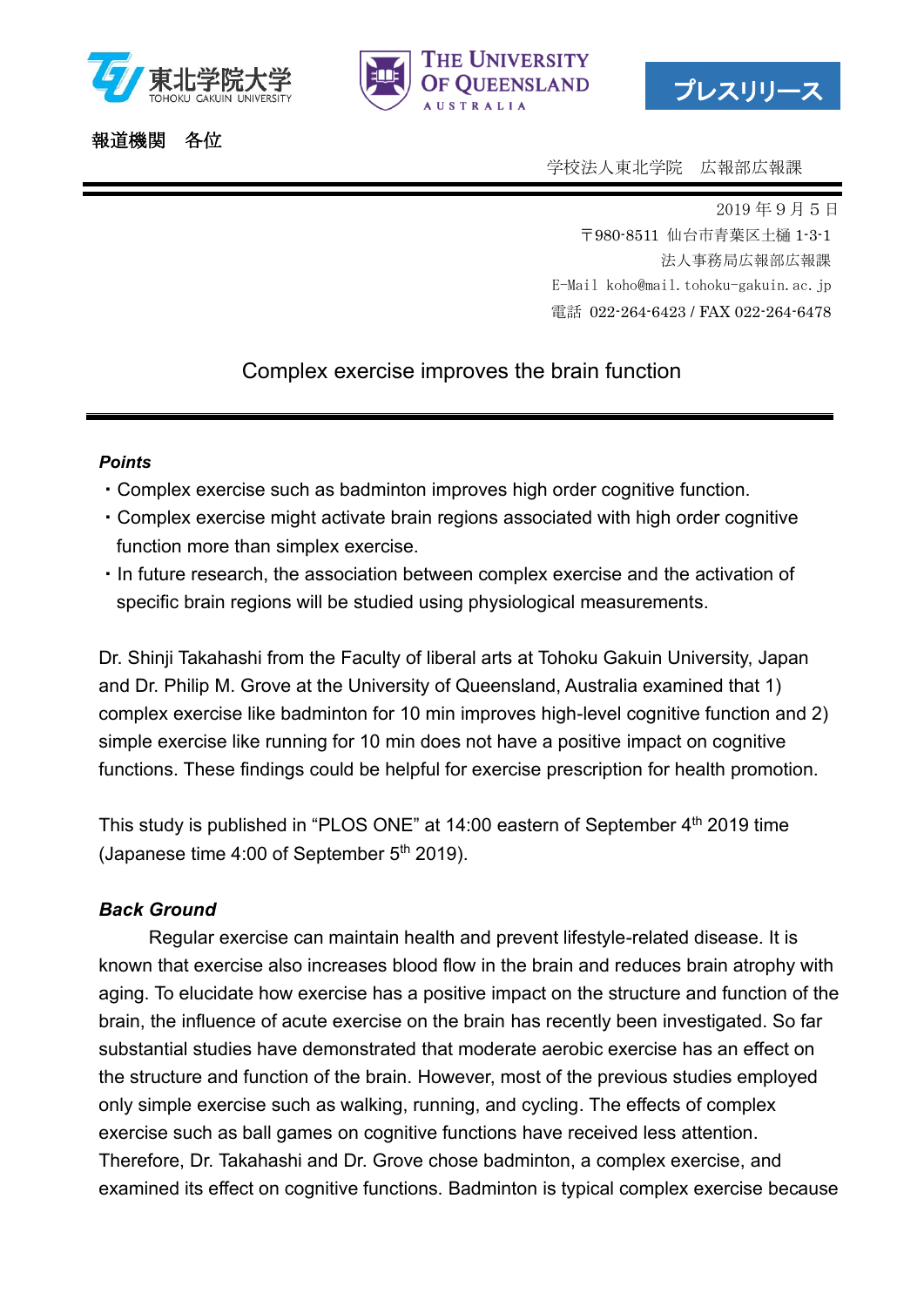it requires various motions such as jumping and racket swinging as well as cognitive demands such as strategy, and shot choice/placement.

## *Experiment methods*

Twenty healthy young adults completed the modified Stroop tasks before and after 3 experimental interventions: the badminton, running, and control (seated rest) conditions, respectively (see Figure 1). One of the Stroop tasks was the neutral test which participants were asked to select the name of the color corresponding to the color patch. The neutral task is a measure of simple cognitive function. Another test is the incongruent test, which participants were asked to select the name of the color (e.g., red) to the written using a different colored ink (e.g., blue). The incongruent test was a measure of high-level cognitive function.



Figure 1. The scene of experiments. The left side is the running condition. The right side is the badminton condition.

#### *Main findings*

Figure 2 shows changes in the neutral and incongruent tests for pre- and post-test. Although there were no differences of interventions in the changes of the neutral tests, badminton significantly improved the incongruent test more than the control. These results show that complex exercise selectively enhances high-level cognitive function, suggesting that complex exercise might activate the region of the brain required for highlevel cognitive function. Dr. Takahashi and Dr. Grove plan to investigate how complex exercise activates the brain using functional near-infrared spectroscopy.